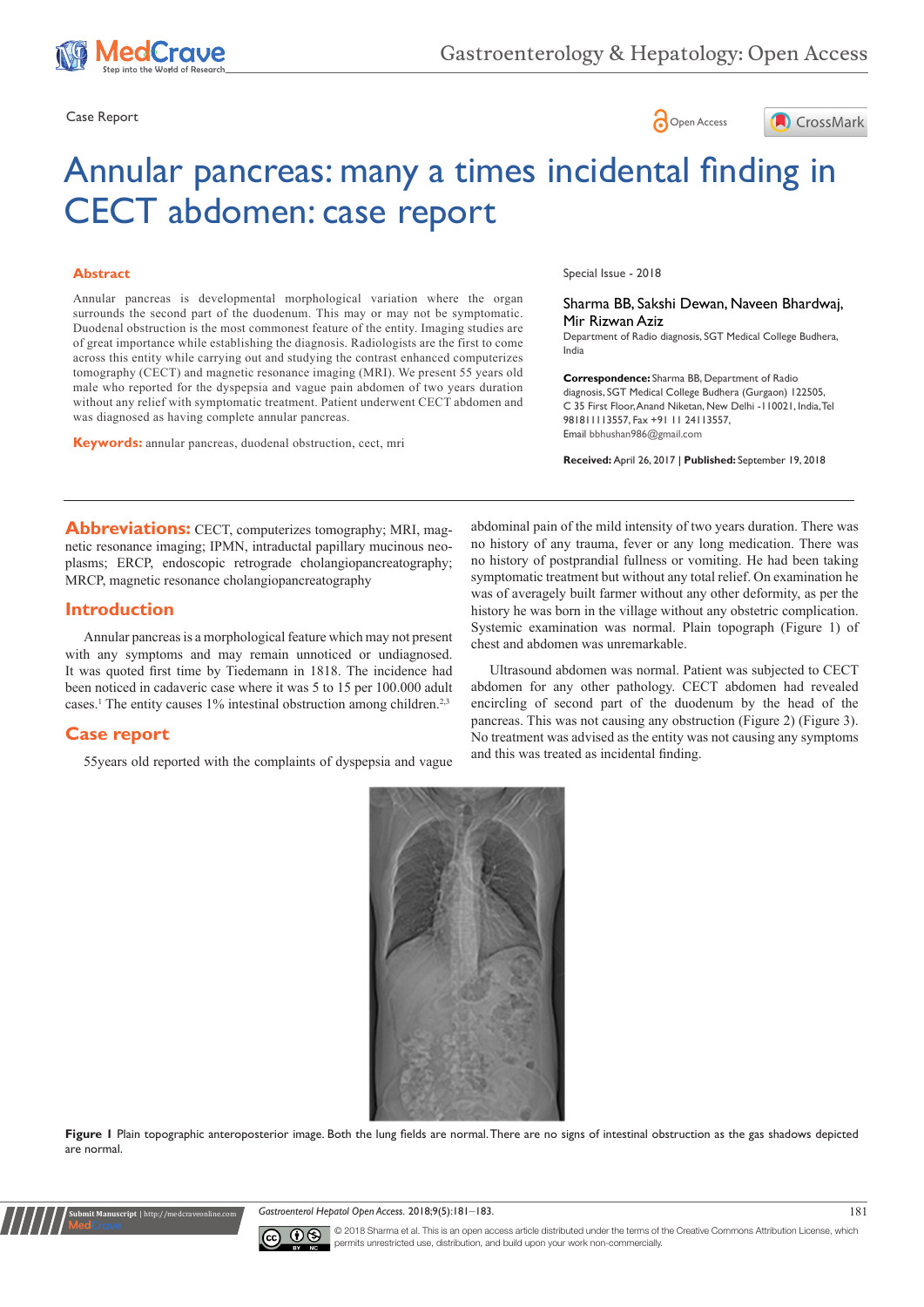

#### **Figure 2** CT abdomen axial sections.

A. Plain with partial oral contrast shows soft tissue density region at the location of the head of pancreas with air in the centre (white thin inverted arrow).

- B. Lung window shows the central air more clearly (red arrow).
- C.With oral contrast inside the region shown in 2a image (upward red arrow).



**Figure 3** CT axial sections.

A. Before contrast injection the duodenal loop can be seen entrapped in the head of the pancreas (blue arrow).

B. Post contrast section shows well enhancing pancreatic parenchyma with central air lucency (green arrow).

C. Enhancing body and the tail region of the pancreas without any ductal dilatation (white arrow).

#### **Discussion**

Annular pancreas is a rare congenital anomaly and comes to the list of diagnosis when symptomatic. This may present in adulthood also. The anomaly is a result of some deviation of the pathway of the development. This develops as single dorsal and twin ventral buds from the primitive foregut in 5th week of gestation. In normal course both dorsal and fused ventral buds further fuse. Ventral buds form the inferior part of the uncinate process and the inferior part of the head of the pancreas.4 In annular pancreas ventral buds do not move with the rotation of the duodenum and result is encircling the descending part of the duodenum. These have been classified as that of two types which are as follow;

- i. Complete.
- ii. Incomplete when anterior portion is left uncovered.

Complete is the variety which causes complete obstruction. Incomplete can also become symptomatic due to some inflammation or pathology in it. This predominantly affect males the presentation in children and newborn present with obstruction features.<sup>5</sup> Adults remain asymptomatic for a long time and invariably may present symptoms during 3rd and 6th decades.<sup>6</sup> 50% of these types of cases had been associated with other anomalies<sup>7</sup> which are as follow:

- a. Down's syndrome
- b. Pancreatic cancer
- c. Pancreatitis
- d. Pancreas divisum
- e. Intraductal papillary mucinous neoplasms (IPMN)

Ultrasound is the first modality by which the newborn or children are subjected for this suspected diagnosis. This is radiation free and shows anatomy in different sections. There is no problem about the motion and regarding repeating the investigation. Adults undergo CECT and MRI abdomen for the diagnosis. Endoscopic Retrograde Cholangiopancreatography (ERCP) can also be carried out to rule out the obstruction and the ductal roadmap. Secretin enhanced Magnetic Resonance Cholangiopancreatography (MRCP) had become more popular as this is non invasive and radiation free.8 Both the investigations can elicit the annular duct encircling and joining with the main pancreatic duct. Symptomatic patients may require duodeno duodenostomy or duodeno jejunostomy to bypass the annular pancreas which is the underlying factor for the obstruction. In few cases gastro jujenostomy can also be contemplated.<sup>9,10</sup>